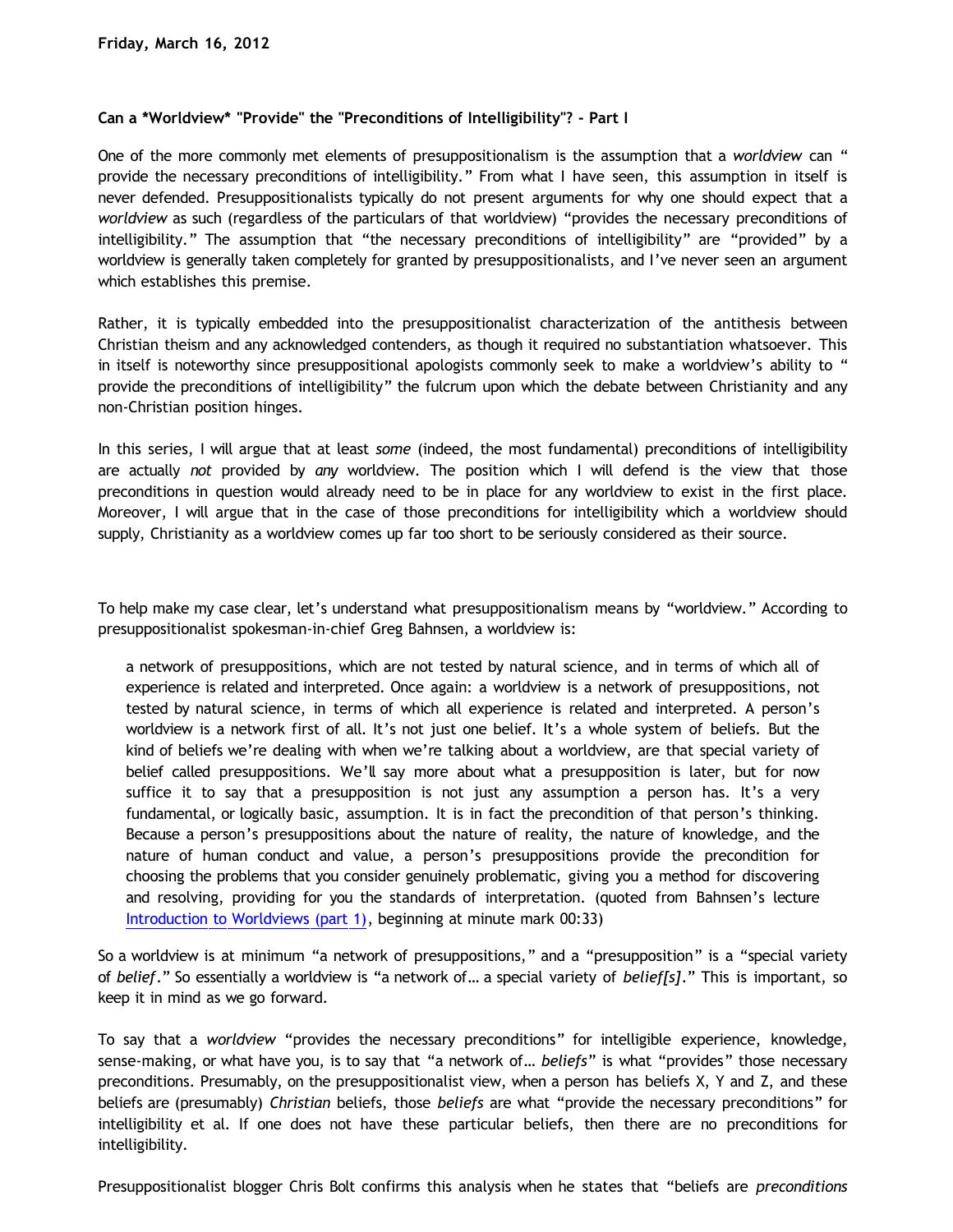for intelligible experience" (see Bolt's paper [An Informal Introduction to Covenantal Apologetics: Part 12](http://www.choosinghats.com/2011/01/an-informal-introduction-to-covenantal-apologetics-part-12-%E2%80%93-transcendental-argumentation/) [–](http://www.choosinghats.com/2011/01/an-informal-introduction-to-covenantal-apologetics-part-12-%E2%80%93-transcendental-argumentation/) [Transcendental argumentation](http://www.choosinghats.com/2011/01/an-informal-introduction-to-covenantal-apologetics-part-12-%E2%80%93-transcendental-argumentation/)).

So presuppositionalists hold that *beliefs* "are" or "provide" the "preconditions for intelligible experience." Whether or not there are any preconditions for intelligible experience, all depends on what a person happens to *believe*.

With me so far?

In addition to Bahnsen's statement above, several quotes from some of presuppositionalism's lesser defenders should suffice to show that the assumption that a worldview *as such* can "*provide* the preconditions of intelligibility" is common to presuppositionalism in general.

For instance, [Chris Bolt writes:](http://www.choosinghats.com/2011/10/why-shouldnt-paul-baird-choose-hats/)

When we speak of the problem at hand, we are speaking of the ability of a worldview to provide the *preconditions of intelligibility*. This may be expressed in the context of several different subjects, but chiefly, it must be said that it is only being expressed in terms of *entire* worldviews. When, for example, we speak of the preconditions for the intelligibility of knowledge…, we are speaking of *epistemology*.

See that? Presuppositionalists "are speaking of the ability of a *worldview* to provide the *preconditions of intelligibility*. It is just *assumed* that a *worldview* has such an ability. On the view implied here, the worldview comes first, and as a result of that worldview *providing* "the necessary preconditions of intelligibility," those preconditions are subsequently put into place. Why? Because a *worldview* is needed to *provide* them in the first place.

Apologist Michael Butler points out that the presuppositional apologist

maintains that it is the entire Christian worldview that provides the necessary conditions of human experience, not just a portion of it. The Christian worldview as a complete and organic system is necessary. ([The Transcendental Argument for God's Existence,](http://butler-harris.org/tag�) *The Standard Bearer*, p. 87)

So according to Bulter, the "*entire Christian worldview*" is what "provides the necessary preconditions of human experience." Got it? On the view which Butler expresses here, a human being cannot have experience without "the entire Christian worldview." If a person doesn't accept the Christian worldview, he apparently can't have any experience to begin with. Why? Because "the Christian worldview as a complete and organic system is necessary."

Apologist Keith Devens describes the presuppositionalist venture as follows:

The goal of a presuppositional apologetic is to show that Christianity is the only system of thought, or *worldview*, that can provide the necessary preconditions to allow us to make sense of reality, and to show that no other system can. ([Presuppositionalism\)](http://keithdevens.com/wiki/Presuppositionalism)

Devens confirms the implications given above: a "system of thought" is the only thing that "can provide the necessary preconditions which allow us to make sense of reality." One cannot "make sense of reality" without this "system of thought," which implies that one must accept this "system of thought" in the absence of the ability "to make sense of reality." This may not be what the author intended to say, but it's clear enough: it must be a Freudian give-away that something fundamental is turned seriously backwards.

But wait, there's more. By way of contrast, apologist Greg Bahnsen asserts in his opening statement in his [debate with atheist Dr. Gordon Stein](http://www.bellevuechristian.org/faculty/dribera/htdocs/PDFs/Apol_Bahnsen_Stein_Debate_Transcript.pdf), that

The atheist world view is irrational and cannot consistently provide the preconditions of intelligible experience, science, logic, or morality.

So it should be clear that the assumption that a worldview can "provide the preconditions of intelligibility" (or "intelligible experience") plays a central role in the presuppositionalist playbook.